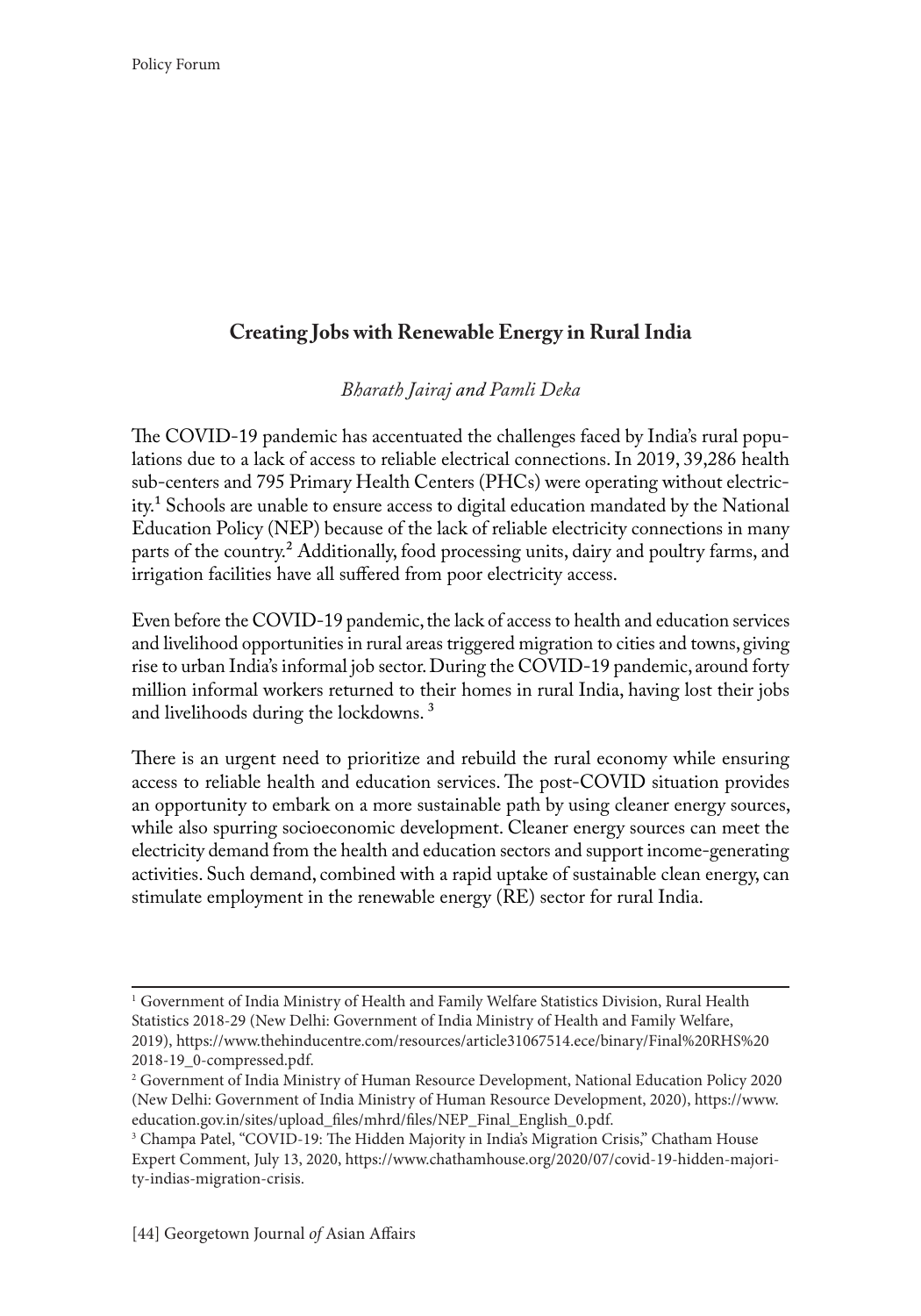#### **Potential for Renewable Energy Jobs**

RE supply options are designed and developed based on the energy demand, including the type of demand and the time of day when electricity is required. Where supply from the grid is unreliable or not available, the systems may have to operate independent of the grid, or "off-grid." The size of the system will vary depending on the number of loads and type of demand. For example, an individual household can rely on a 100-watt stand-alone Solar Home System (SHS) to power lights, fans, mobile chargers, and other essential appliances. An institution like a hospital or a high school will have more appliances and equipment that are drawing power, often on a more consistent basis throughout the day, than an individual household. These institutions require different configurations and battery backup options to ensure power availability even during extreme weather events or when the sun or wind are not available for solar and wind energy, respectively. In villages where there are multiple residential, commercial, and social loads, a micro-grid or a mini-grid powered by RE can provide electricity. In all cases, the source of RE will depend on the available resources in the village—solar, hydro, biomass, or a hybrid of these sources. Designing, implementing, and ensuring the continued operations of these systems requires human resources, thus creating jobs (Figure 1). Many of these jobs will be in rural areas with high RE demand, giving rise to an untapped and unexplored job market in rural India.



Figure 1: Project lifecycle of off-grid systems and micro-grids. Adapted from IRENA, 2012 $^{\rm 4}$ 

In Bangladesh, which has 5.8 million SHS—and the market is growing—the SHS workforce has created 137,400 jobs. In India, the off-grid RE sector employed around ninety-five thousand people across project life cycles.<sup>5</sup> This is not surprising since the RE dependence of Indian households is relatively low. As of September 2020, only three hundred thousand homes used off-grid SHSs to access a reliable source of electricity.<sup>6</sup> A

<sup>4</sup> International Renewable Energy Agency, Renewable Energy Jobs & Access (Abu Dhabi: International Renewable Energy Agency, 2012), https://www.irena.org/-/media/Files/IRENA/Agency/Publication/2012/Renewable\_Energy\_Jobs\_and\_Access.pdf .

<sup>5</sup> International Reviewable Energy Agency, Renewable Energy and Jobs – Annual Review 2020 (Abu Dhabi: International Renewable Energy Agency, 2020), https://www.irena.org/publications/2020/ Sep/Renewable-Energy-and-Jobs-Annual-Review-2020.

<sup>6</sup> Rahul Nair, "Nearly 300,000 Households Electrified Through Off-Grid Solar Solutions: RK Singh," Mercom India, September 22, 2020, https://mercomindia.com/households-electrified-off-grid-solar/.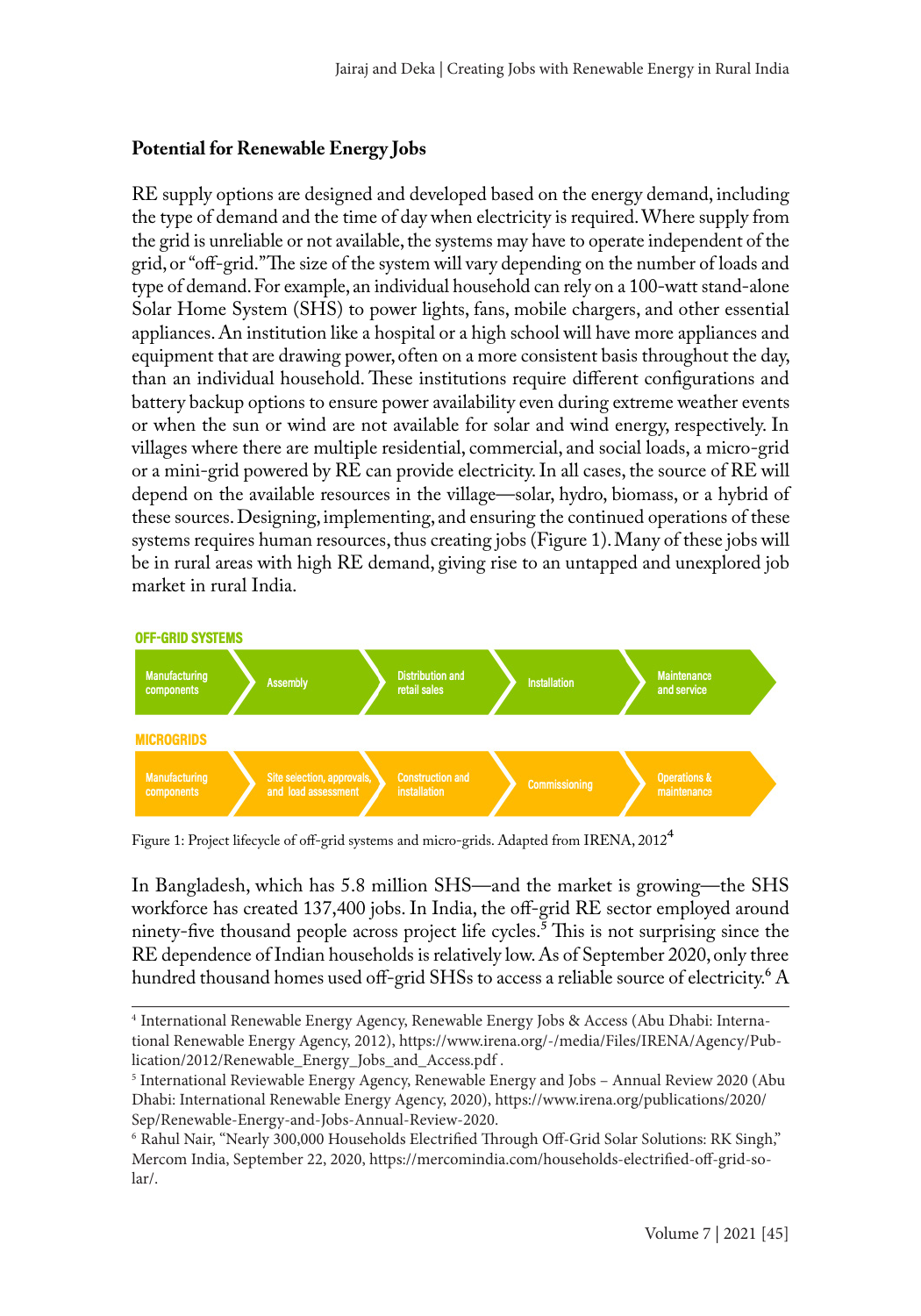survey conducted by Smart Power India and the National Institution for Transforming India Aayog (NITI) found that there is a high percentage of agricultural consumers (48 percent) and institutional consumers (22 percent) who rely on non-grid sources of electricity.7 Of these, only 3 percent of agricultural consumers and 8 percent of institutional consumers rely on solar panels for electricity. The majority of consumers continue to rely on more expensive and polluting diesel generators as the primary source of electricity. This shows the urgent need to explore sustainable, reliable, and clean energy sources to fill existing gaps in the electricity sector.

But, as the India Energy Outlook 2021 highlights, India's policies have created a conducive environment for the uptake of solar pumps, SHS, mini-grids, and other off-grid and decentralized RE solutions.<sup>8</sup> With such a strong push for more RE, the sector will expand, and the number of potential RE jobs will increase at the grid and off-grid levels. But while the opportunity exists, India's rural communities are not yet equipped with the necessary skill sets to access such jobs.

## **Rural India Faces Barriers in Accessing Renewable Energy Jobs**

The skill sets required to work in the RE sector vary by type of job, location, and employment duration. Unskilled laborers perform tasks like laying foundation and brick work for the physical infrastructure for RE systems, tasks that do not require formal technical training and offer minimum wages. Semi-skilled laborers acquire their skill sets on the job and perform their role under the guidance of skilled laborers. This kind of labor is expected to be equipped with certification of completion of Grade 10 or Grade "10+2" and training in specific areas like plumbing or electrician courses. The skilled laborers often have the experience of working as apprentices or have completed formal training for employment in the sector. They are paid well and have skill sets that can help them develop their careers in the industry.<sup>9</sup>

The Indian government has been supporting the Industrial Training Institutes (ITI), National Institute of Solar Energy (NISE), and Skill Council for Green Jobs (SCGJ) to develop a curriculum and train youth for RE jobs. Similarly, private and social enterprises have been running skilling programs to prepare youth for semi-skilled and skilled jobs in the RE sector; but access to this training is not easy. An essential requirement to enroll in many of these courses is a graduation certificate from high school, equivalent

<sup>7</sup> "NITI Aayog, Rockefeller Foundation & SmartPower India Launch Electricity Access & Utility Benchmarking Report," Government of India Press Information Bureau, October 28, 2020, https:// pib.gov.in/PressReleseDetailm.aspx?PRID=1668185; National Institution for Transforming India, Electricity Access in India and Benchmarking Distribution Utilities (New Delhi: National Institution for Transforming India (NITI Aayog); New York: The Rockefeller Foundation; New Delhi: Smart-Power India, 2020), https://smartpowerindia.org/media/WEB\_SPI\_Electrification\_16.pdf. 8 International Energy Agency, "India Energy Outlook 2021" (Paris: International Energy Agency, 2021) https://www.iea.org/reports/india-energy-outlook-2021.

<sup>9</sup> Bharath Jairaj, Pamli Deka, Sarah Martin, and Seema Kumar, Can Renewable Energy Jobs Help Reduce Poverty in India? (Mumbai: World Resources Institute, 2017), https://www.wri.org/publication/can-renewable-energy-jobs-help-reduce-poverty-india.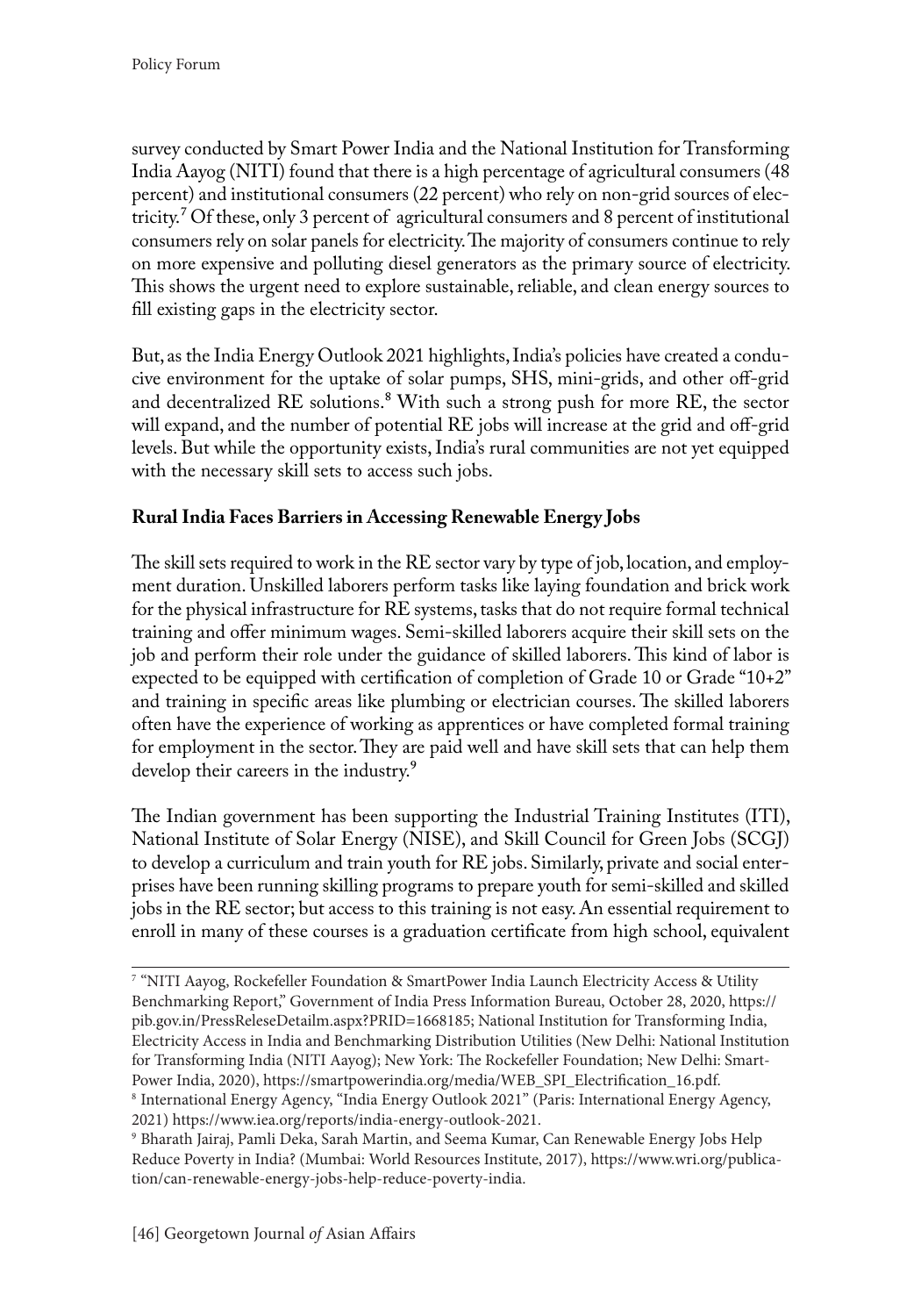to completion of Grade "10+2." In some cases, training programs require even higher thresholds of educational qualifications, like a diploma from an ITI.10 As a result, many unemployed individuals cannot access or apply for such courses. These requirements act as entry-level barriers for the vast majority of India's rural population.

Yet the challenges they face are not limited to educational qualifications. Many also lack the necessary soft skills, like client negotiations and communications, to deal with customers and bankers. Training institutes find it challenging to run longer-term programs covering more skills due to limited funds. Another challenge is that training centers, like ITIs, are predominantly located in bigger towns and cities, making programs inaccessible or unaffordable for those who do not live there.<sup>11</sup> Research suggests that this factor is slowing down the inclusion of women in the training programs.<sup>12</sup> For example, reports indicate that some women find it difficult to leave their villages and households to attend the government's flagship program Suryamitra, which is conducted over three months in a residential training center.<sup>13</sup> The Barefoot College model and SEWA's (Self Employed Women's Association) Hariyali program are some examples of successful training programs for women from very remote areas.<sup>14</sup> But these remain exceptions, and the vast majority of training options remain inaccessible to rural Indians.

Even after completing a training program, it is not easy to access RE jobs. Social dynamics like reliance on word of mouth and lack of knowledge about job platforms create challenges in applying for semi-skilled and skilled roles. There is a reliance on local subcontractors who recruit and manage the part-time contractual hires for the unskilled labor force. RE enterprises have also expressed concerns about the quality of training provided by training institutes and the need for necessary technical and soft skills required to perform the jobs they have on offer.<sup>15</sup>

Due to the persistence of these challenges, jobs accessible to rural communities are primarily for unskilled labor, and these are temporary roles. There is no investment in improving their skill sets, thus limiting their ability to find good jobs with reliable income, healthcare and safety benefits, and in-job training opportunities.<sup>16</sup> It is essential to address these challenges when building the RE job market to fuel socioeconomic development in rural India while employing rural communities.

<sup>&</sup>lt;sup>10</sup> Jairaj et al., Can Renewable Energy Jobs Help Reduce Poverty in India?

<sup>&</sup>lt;sup>11</sup>Jairaj et al., Can Renewable Energy Jobs Help Reduce Poverty in India?

<sup>&</sup>lt;sup>12</sup> International Renewable Energy Agency, Renewable Energy: A Gender Perspective (Abu Dhabi: International Renewable Energy Agency, 2019), https://www.irena.org/-/media/Files/IRENA/Agency/Publication/2019/Jan/IRENA\_Gender\_perspective\_2019.pdf .

<sup>&</sup>lt;sup>13</sup> "About Suryamitra," Suryamitra Skill Development Program, May 3, 2021, https://suryamitra.nise. res.in/info/About-Suryamitra.html

<sup>&</sup>lt;sup>14</sup> "It Starts with the Sun," Barefoot College International, May 3, 2021, https://www.barefootcollege.org/solution/solar/; Millennium Alliance and Shakti Sustainable Energy Foundation, Energy Access and Women's Livelihoods (SEWA Bharat, 2016), https://sewabharat.org/wp-content/uploads/2017/08/Final-Energy-Access-and-Womens-Livelihood.pdf.

<sup>&</sup>lt;sup>15</sup> Jairaj et al., Can Renewable Energy Jobs Help Reduce Poverty in India?

<sup>&</sup>lt;sup>16</sup> Jairaj et al., Can Renewable Energy Jobs Help Reduce Poverty in India?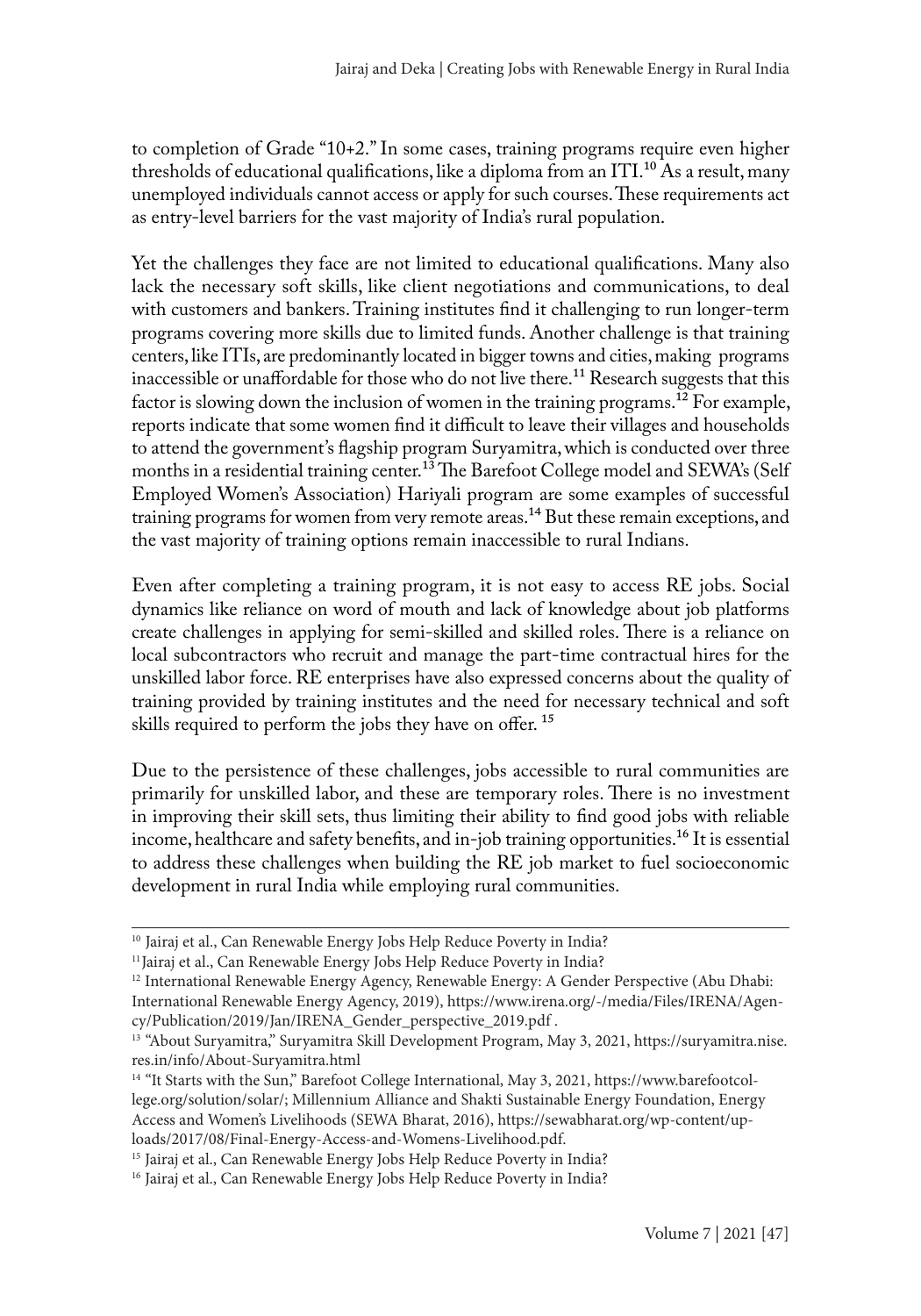### **Conclusion: Creating a Conducive Environment for Youth Employment in the Renewable Energy Sector**

Training rural youth to empower them to access good jobs requires changes to training institutes' curricula and their approach to admissions. Training institutes must develop courses while keeping the previously discussed challenges in mind. Some have begun to make a difference by focusing, for example, on the candidates' willingness to work and learn, and not their educational qualifications for admitting them to training courses. A few others specifically seek to include candidates without the Grade "10+2" certification. Training institutes run by the government can consider developing such programs for semi-skilled labor.<sup>17</sup>

Training programs can also be designed in a manner to engage more women. The training facilities, including accommodation conditions, sanitation facilities, and safety aspects, must be considered while designing such programs. The Barefoot College's training program for women provides simple, yet significant lessons. The program targets women between thirty-five and fifty years from tribal areas to assemble, install, operate, and maintain SHS and small solar systems for community centers.18 Over the years, Barefoot College has trained more than eighteen thousand women from India and other developing countries who have brought light to more than thirteen hundred villages globally.

To provide support to the training institutes that require investments to educate school and college dropouts and combine the technical skilling programs with soft skills training—corporate India can contribute through their Corporate Social Responsibility arms. Banking institutions can also support by providing loans at low-interest rates to students. For example, in Jharkhand, the Pan IIT Alumni Reach for India Foundation (PARFI) has teamed up with the National Bank for Agriculture and Rural Development (NABARD) to provide financial assistance to school dropouts from marginalized communities and has trained more than eighteen thousand youth since 2014.19 Innovations in the funding model for the trainees and the training institutions that can reduce the costs for under-educated youth, and can help attract more people to such courses.

To improve the training programs' efficiency, RE enterprises can cooperate with training institutes to design programs and customize them. Where relevant, access to online job portals and tools to apply to jobs can be improved through partnerships between RE enterprises and the corporate sector.<sup>20</sup> Only when features such as providing access to under-educated youth, ensuring women's inclusion, and connecting trainees to financing and job platforms are embedded in training programs, can rural communities access

<sup>&</sup>lt;sup>17</sup> Jairaj et al., Can Renewable Energy Jobs Help Reduce Poverty in India?

<sup>&</sup>lt;sup>18</sup> Smita Singh, "Solar Sahelis powering up women confidence: Barefoot College," CSR Box, January 30, 2020, https://csrbox.org/Impact-stories\_full\_Solar-Sahelis-powering-up-women-confidence--Barefoot-College\_190.

<sup>&</sup>lt;sup>19</sup> PanIIT Alumni Reach for India Foundation, accessed May 30, 2021, https://paniitalumnifoundation.org/.

<sup>&</sup>lt;sup>20</sup> Jairaj et al., Can Renewable Energy Jobs Help Reduce Poverty in India?